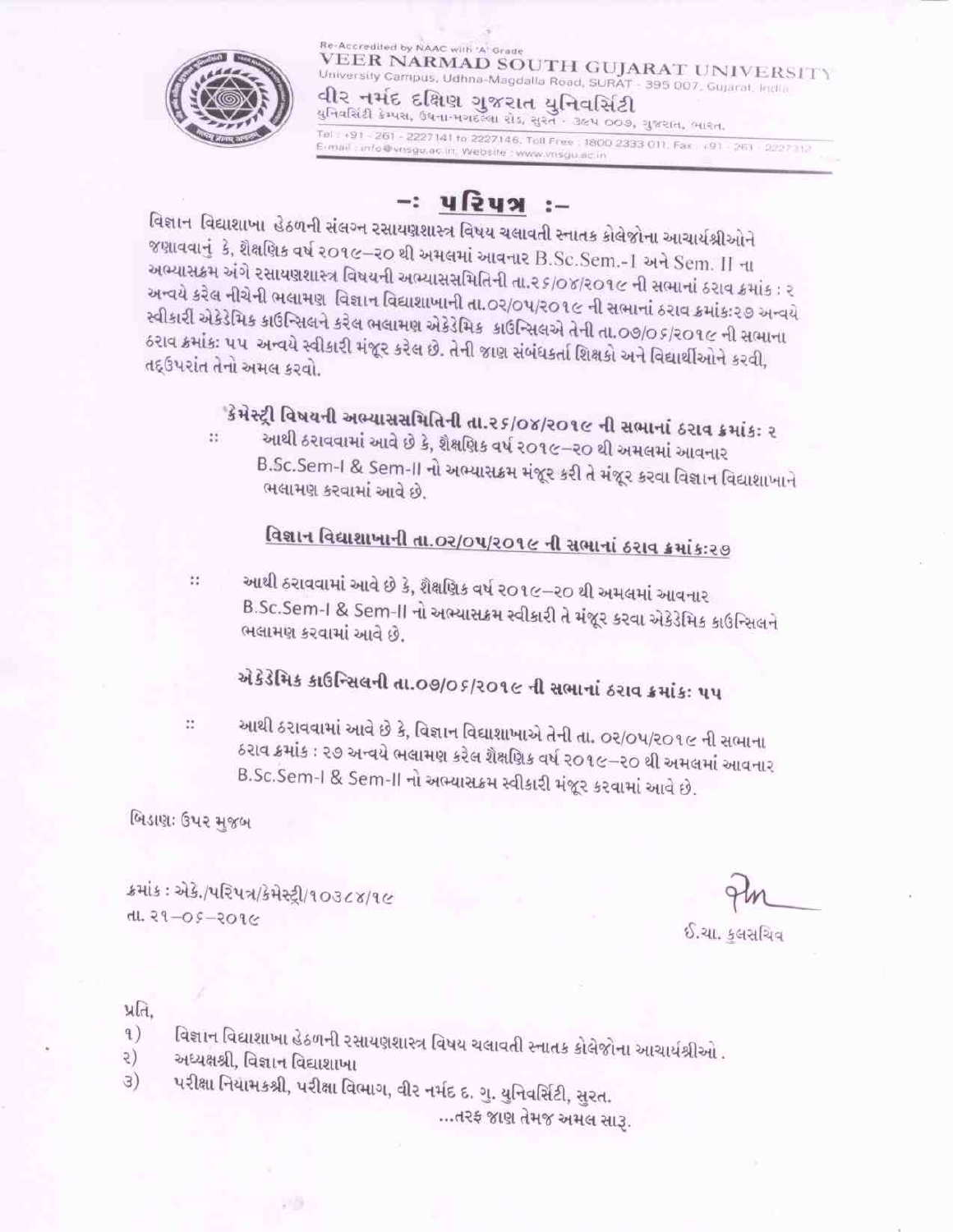#### VEER NARMAD SOTH GUJARAT UNIVERSITY, SURAT

Proposed Syllabus on **12/02/2019**

For

#### **F. Y. B. Sc. Semester- I**

Paper-II

(Organic Chemistry)

#### **UNIT I:(A) Alkanes and Cycloalkanes**: **10 Hrs.**

Alkanes : IUPAC nomenclature of branched and unbranched alkanes, Aklyl group, Classification of carbon atoms in alkanes. Isomerism in Alkanes, sources, methods of formation special reference to **Wurtz reaction**, **Kolbe reaction and Corey-House** reaction and **decarboxylation of carboxylic acids**). Physical properties and chemical reactions of alkanes.Mechanism of free redical halogenations of alkanes: orientation, reactivity & selectivity.

**(B) Cycloalkanes :** Nomenclature, methods of formation, chemical reactions, Baeyer's strain theory and its limitations.Ring strain in small rings (Cyclo propane and cyclo butane), Theory of strainless ring. The case ofcyclo propane ring: banana bonds

#### **UNIT II : Stereochemistry 10 Hrs.**

(a) Isomerism :- Optical activity , Chiral and Achiral molecules,

(b) Optical isomerism of tartaric acid, Enantiomers, diastereomers( Threo&Erythro), Meso compounds Resolution of Recimates, inversion retention and racemization .

(c) Geometrical Isomerism: Alkene derivative &oximes E & Z system of nomenclature.

(d) Relative and absolute configuration, sequence rules. D & Land R & S system of nomenclature.

#### **UNIT III (A) Heterocyclic compounds : 5 Hrs.**

 Nomenclature aromaticity , and synthesis properties uses and canonicai structures of Pyrrol, Benzopyrol Furan , Benzofuran, Thiophene, Benzothiophene.

#### **(B) PolynuclearHydrocarbons : 3 Hrs.**

Classification aromaticityand Industrial preparation, , properties,uses and canonical structures of Napthalene , Anthracene and Phenanthrene.

**(C) Organic Qualitative Analysis 2 Hrs.**

#### **(I) Elemental Analysis (Lassaign's Test with equation)**

#### **(II) Solubility of Organic Compound (Ref. : Vogel's qualitative organic analysis)**

Chemical Methods : Solubility in NaHCO<sub>3</sub>, NaOH and HCl, Acid, Base and Phenol and amphoteric compounds ( Sulphanilic acid and Anthranilic acid )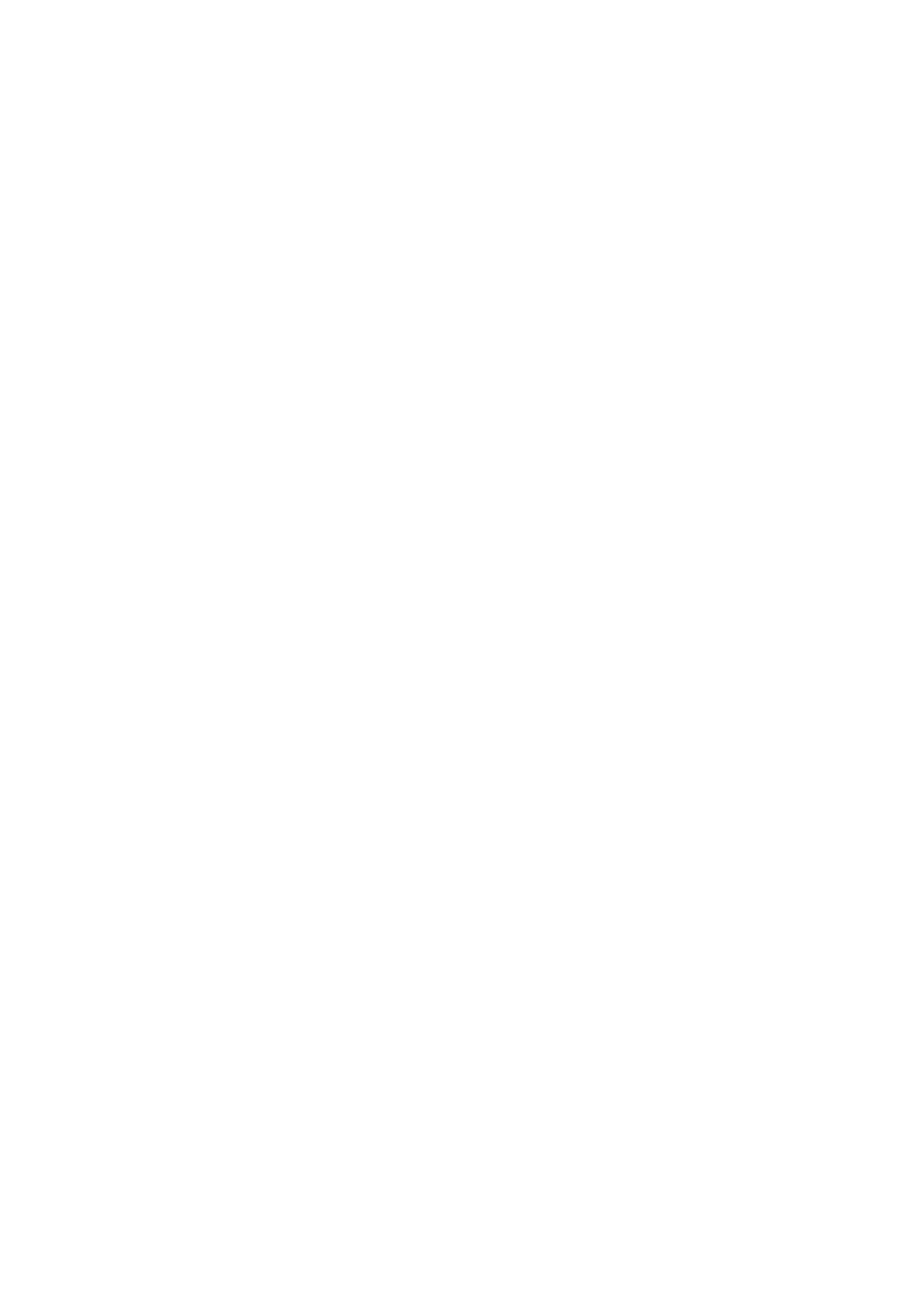#### VEER NARMAD SOTH GUJARAT UNIVERSITY, SURAT Proposed Syllabus on **12/02/2019** For **F. Y. B. Sc. Semester- II** Paper-II (Organic Chemistry)

#### **UNIT: I: Reaction mechanism :10 Hrs.**

(a) Homolytic and Heterolytic fission free radicals carbonium ions ( carbocations ) and carbanions reactive intermediates carbenes , arynes and nitrenes.

(b) Types of reagents, electrophiles nucleophiles .

(c) Eletromeric, inductive, conjugative effect.

(d) Types of reactions : Addition, substitution, elimination, rearrangments. Addition, and Substitution with respect to electrophilic and nucleophilic reaction,  $SN^1$  &  $SN^2$ 

(e) Mechanism of (i) addition reaction to alkenes and dienes (ii) substitution in benzene Ring, nitration ,sulfonation, alkylation , acylation, halogenation., cyanohydrin formation andacetal formation,

(f) Mechanism of Perkin reaction, Benzoin Condensation andCannizaro's reaction

#### **UNIT II: (A) Empirical formula, Molecular formula, and Structural formula: 4 Hrs.**

Determination of empirical formula and its relation with molecular formula determination of molecular weight of (a) Organic acid by Silver saltmethod and (b) organic base by chloroplatinate method and its limitations .

Numerical example.

#### **(B) Carbohydrates: 6 Hrs.**

Modern definition of carbohydrates, classification of carbohydrates, function of Carbohydrates,optical isomers, Diastereoisomers,enantiomersracimatesof Glucose and Fructose, Stricture of Glucose and Fructoseisomers,mutarotation, glucoside linkage (Pyranose and Furanose)D & L isomers of Glucose and Fructose, derivatives of Monosaccharide, step up and stepdown synthesis, kilyani synthesis, conversion of glucose to Fructose andconversion of Fructose to glucose.

#### **UNIT – III (A) Alkenes, dienes and alkynes : 10Hrs.**

(a) Alkenes : Nomenclature, method of preparation, properties and uses of ethylene and propyleneMorkwonikoffs rule and Satytzeff rule, polymerization of ethylene styrene andvinyl chloride. Alkenes.Reactions: Hydroboration, Oxidation, Epoxidation, Ozonolysis, Oxymercuration, Hydroxylation, Hydrohalogenation, Dehydrohalogenations, Hydration.

(b) Dienes : Nomenclature, classification of dienes methods of formation of Butadiene chemical reactions 1,2 and 1,4 additions, Diel's – Alder reaction.

(c) Alkynes : Nomenclature , methods of formation, chemical reactions: Hydroboration, Oxidation,metal ammonia reduction, oxidation, polymerization. Electrophilic and nucleophilic addition reactions of acetylene.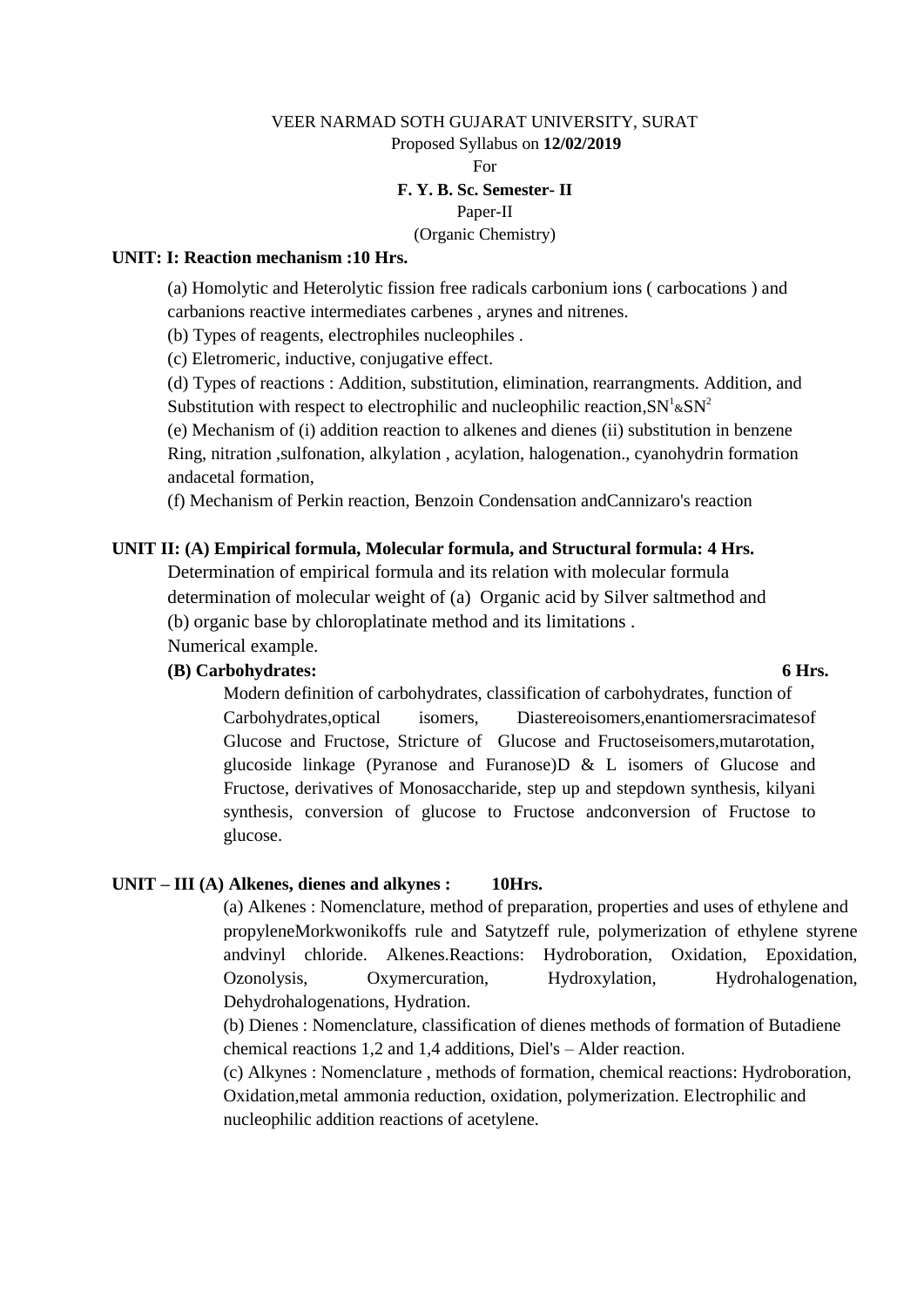## **Reference Books**

(1) Organic chemistry vol.I and vol. II by I.L.Finar (Longman group)

(2) Organic chemistry by P.L.Soni

(3) Organic chemistry by R.T.Morrison and Boyd Prentice Hall India.

(4) Organic chemistry by B.K. Sharma.

(5) Organic chemistry by Bahland Bahl

(6) Organic reaction mechanism by Mukharji and singh

(7)Fundamentals of Organic chemistry by Soloman, John Wiely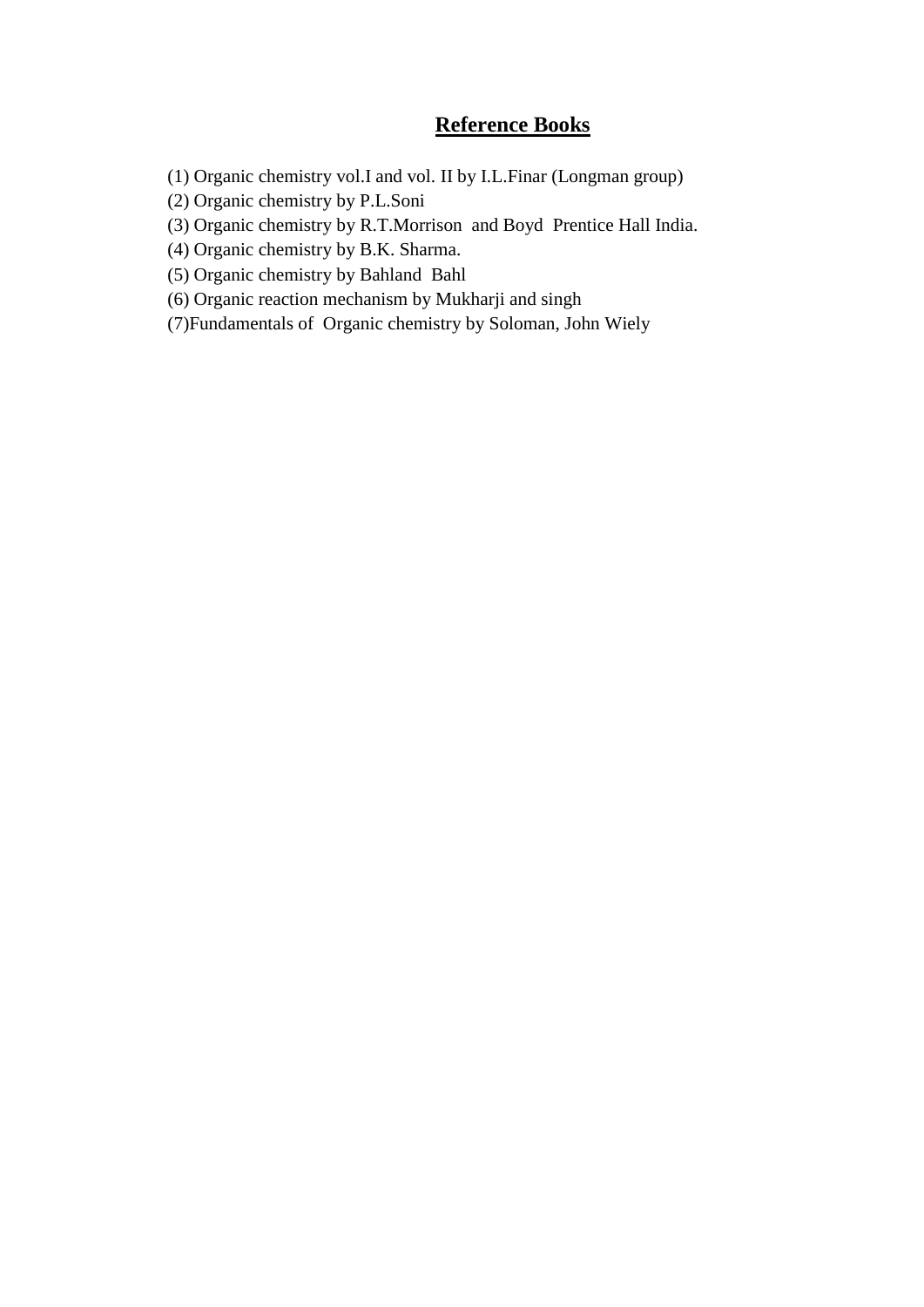# **VEER NARMAD SOUTH GUJARAT UNIVERSITY, SURAT Proposed Syllabus for F. Y. B.Sc. Chemistry; Semester – I** (Paper : 01 : Inorganic & Physical Chemistry) **Total Hours : 30h**

## **UNIT : 01 : SOLID STATE 10 h**

Definition of space lattice, Unit cell, Difference between crystalline and amorphous state, types of crystals with illustrations, Law of crystallography. Steno's law and laws of symmetry, lattice planes, Miller indices, Bravais indices, type of cubic system, diagrammatic representation of cubic system and  $d_{100}$ ,  $d_{110}$ ,  $d_{111}$  planes, Bragg's equation (X-ray diffraction), Crystal structure of NaCl, KCl.(Numerical based on Bragg'sequation and Miller indices)

## **Reference Books :**

- 1. Essentials of physical chemistry by A. S. Bhal and G. D. Tuli, Pub : S. Chand
- 2. Advance physical chemistry by D. N. Bajpai, Pub : S. Chand
- 3. Numerical problems by Dogra and Dogra (for numerical)
- 4. A textbook of physical chemistry by A. S. Negi and S. C. Anand, Pub : New Age International (for numerical)

#### **UNIT : 02**

## **A. ACID – BASE THEORIES 04 h**

Arrhenius theory, Lowry Bronsted theory, Lewis theory, Solvent – Solute concept of acidbase, Soft-Hard acid base and its application.

## **Reference Books :**

1. Essentials of physical chemistry by A. S. Bahl and G. D. Tuli, Pub : S. Chand

## **B.** Atomic Structure 06 **h**

Historical perspective of atomic structure; Ruatherford's atomic model, Bohr's theory and its limitation, Spectrum of Hydrogen atom (Lyman, Balmer, Paschen, Brackett &Pfund), Quantum numbers, Auf bau, Hund and Pauli exclusion principles, Penetration and shielding, Effective nuclear charge (Slater rule)

## **Reference Book :**

- 1. University General Chemistry by C.N.R. Rao, Pub : McMillan
- 2. Principles of Physical Chemistry by Maron&Pruton, 4<sup>th</sup> edition, Pub: Oxford & IBH
- 3. Physical Chemistry by G. M. Barrow
- 4. Advance inorganic chemistry (Vol. II) by Satya Prakash, G. D. Tuli, S. K. Basu, R. D. Madan; Pub. S. Chand

#### **UNIT : 03 :**

## **A. CHEMICAL KINETICS 06 h**

Chemical kinetics and its scope, rate of reaction, factors affecting rate of reaction : temperature, concentration, pressure, solvent, light and catalyst, Molecularity of reaction, Classification of chemical reaction, Order of reaction with illustration (first order, second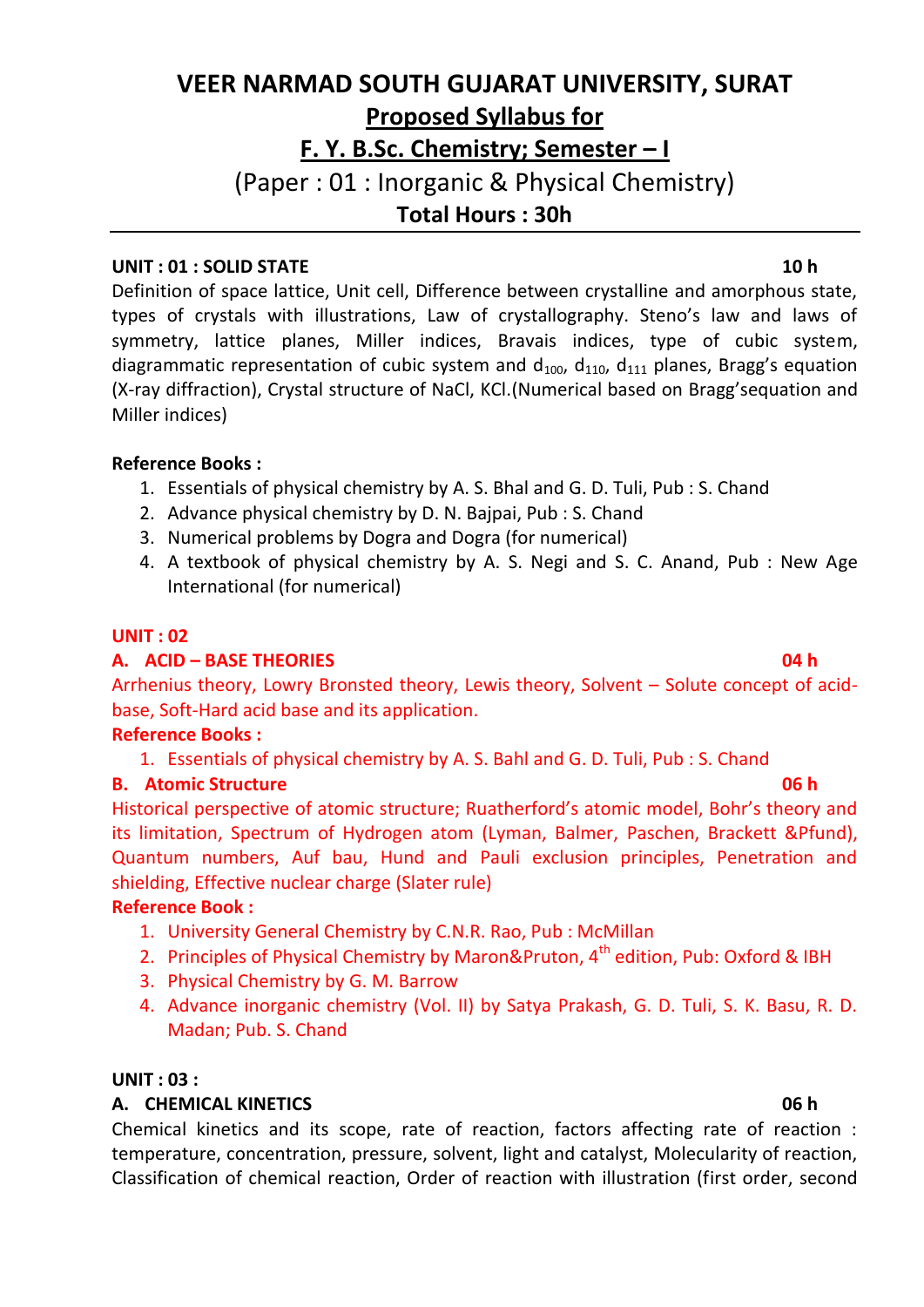order, third order, zero order, pseudo first order) reaction, : second order (a=b), half life and mean life.

## **Reference Books :**

- 1. Essentials of physical chemistry by A. S. Bahl and G. D. Tuli, Pub : S. Chand
- 2. Advance physical chemistry by D. N. Bajpai, Pub : S. Chand
- 3. Numerical problems by D. V. S. Jain, Pub. McGraw Hill (for numerical)

## **B. PERIODIC PROPERTIES 04 h**

Definition of atomic and ionic radii, ionisation energy, electron affinity and electron negativity, S-Block elements : Comparative study, diagonal relationship, salient features of hydrides.

## **Reference Books :**

- 1. Modern inorganic chemistry by Gurdeep Raj
- 2. Principals of inorganic chemistry by Puri, Sharma and Kalia; Pub. Vishal publishing
- 3. Inorganic Chemistry by J. D. Lee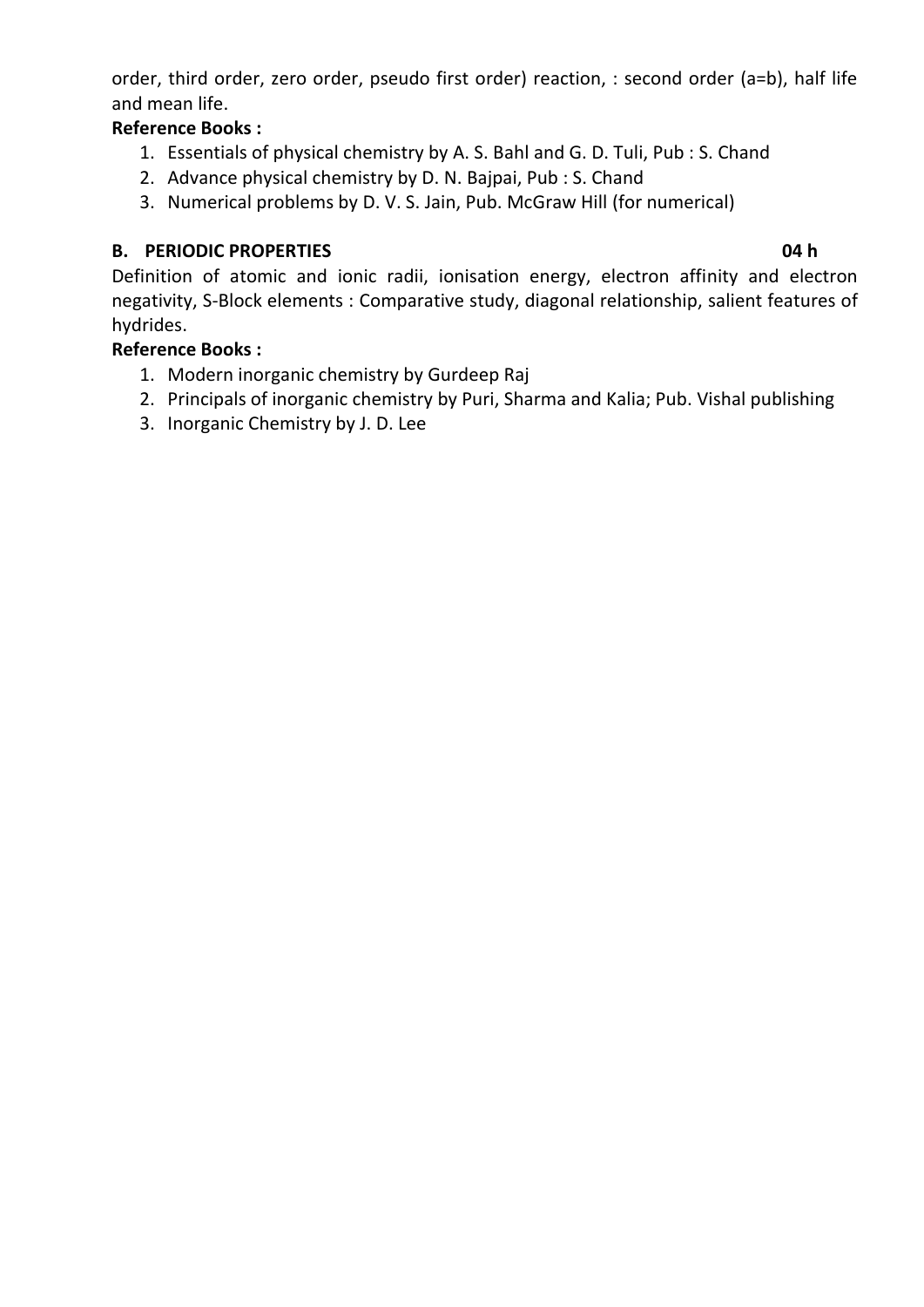## **F. Y. B.Sc. Chemistry Practical proposed syllabus 2019**

## **Semester- I**

#### **A) ORGANIC SPOTTING**

Primary tests, Ignition test, Detection of Elements, Nature of the substance (solubility

test), Functionalgroup tests, C. T., Molecular formula, Structural formula & M. P./ B. P. of the givensubstance.

ACID – Benzoic, Phthalic acid, Succinic acid.

BASE – Aniline, p – Toluidine

PHENOL – Resorcinol, a Naphthol, b Naphthol

NEUTRAL –

CARBOHYDRATE – Glucose , Fructose

KETONE – Acetone, Acetophenone

ESTER – Methyl salicylate, Methylacetate

ALCOHOL – Methanol , Ethanol

HYDROCARBON – Toluene , Naphthalene

NITRO HYDROCARBON – Nitrobenzene, m-di-nitrobenzene

HALOGENATED HYDROCARBON – Carbon tetrachloride, Chlorobenzene,

AMIDE – Urea, Benzamide

ANILIDE – Acetanilide

N. B. Candidate should perform the analysis of at least 08 substances.

## **B) VOLUMETRIC EXERCISE**

| $H_2SO_4$         | NAHCO <sub>3</sub> | HNO <sub>3</sub>  |
|-------------------|--------------------|-------------------|
| KMnO <sub>4</sub> | $H_2C_2O_4$        | <b>KOH</b>        |
| KMnO <sub>4</sub> | FeSO <sub>4</sub>  | $K2Cr2O7$         |
| $K_2Cr_2O_7$      | $Fe-NH_4-SO_4$     | KMnO <sub>4</sub> |
| $H_2C_2O_4$       | KMnO <sub>4</sub>  | FeSO <sub>4</sub> |

N. B. Candidate should perform at least 3 volumetric exercises.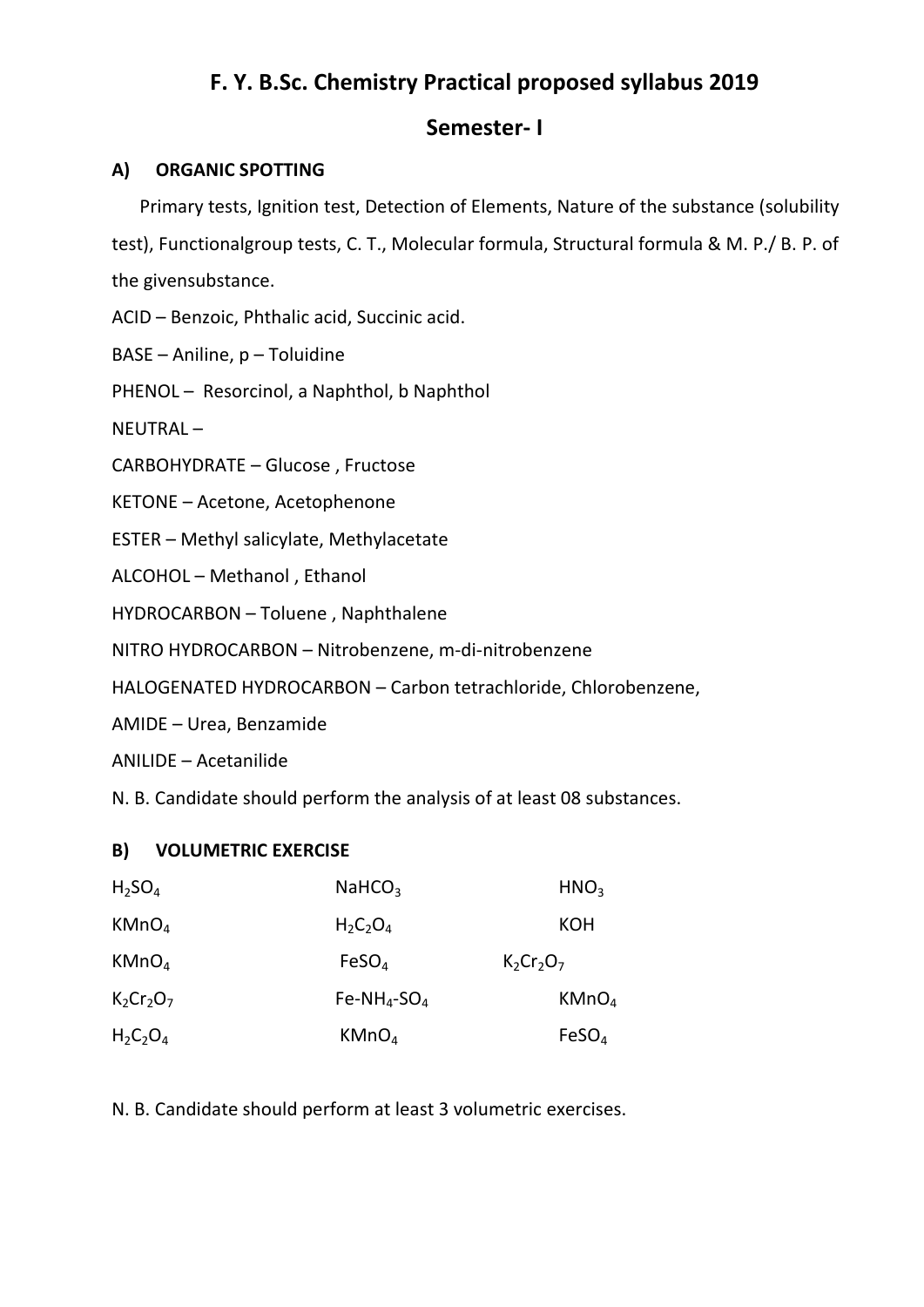## **VEER NARMAD SOUTH GUJARAT UNIVERSITY, SURAT**

# **Proposed Syllabus for F. Y. B.Sc. Chemistry; Semester – II**

(Paper : 01 : Inorganic & Physical Chemistry) **Total Hours : 30h**

#### **UNIT : 01**

#### **A. CONDUCTANCE AND IONIC EQUILIBRIUM 06 h**

Electrical conductance, Specific conductance, equivalent conductance, Molar conductance, Effect of dilution on concentration, Cell constant, Determination of Cell constant, Ostwald's dilution law and its limitations, Acid & Basic buffer actions (Henderson-Hasselbach equation), Buffer capacity, Numerical.

#### **B. THERMODYNAMICS 04 h**

Second law of thermodynamics (in detail), Carnot cycle and its efficiency, Entropy concept, Change of entropy for reversible isothermic, isobaric, isochoric and adiabatic processes. Entropy change for ideal gases (T & V as variables, P & T as variables), Numerical. **Reference Book :**

- 1. Physical Chemistry by ArunBahl, B. S. Bahl and G. D. Tuli; Pub. S. Chand
- 2. Advance physical chemistry by D. N. Bajpai; Pub : S. Chand
- 3. Text book of physical chemistry by P. L. Soni, O. P. Dharma; Pub. S. Chand

## **UNIT : 02 : 04 h**

## **A. BASIC PRINCIPLES OF QUALITATIVE ANALYSIS**

[I] Dry Reaction : theory behind borax bead test with equation, Flame test (Theory, structure of non luminous Bunsen flame)

[II] Analysis of Cation : Application of common ion effect, solubility product constant. Complexometric reactions involved in qualitative analysis;

1. For identification [reaction between Cu(II) ion with ammonia, Fe(III) with thiocyanide, NH<sup>4</sup> + with Nessler Reagent].

2. For masking  $\lceil \text{Cd}^{+2} \rceil$ ,  $\text{Cu}^{+2}$ ].

3. Separation of two ions  $[Ag-Hg, Zn^{+2}, Mn^{+2}]$ 

## **Reference Books :**

- 1. Qualitative analysis by R. A. Day and A. L. Underwood
- 2. Vogel's qualitative Inorganic analysis

## **B. Coordination Chemistry 06 h**

Shape of d-orbitals, CFT – Basic assumption, splitting of d-orbitals in Octahedral, Tetrahedral, Square planer complexes, distribution of  $d^x$  electrons in Octahedral and Tertahedral complexes and CFSE.

## **Reference Book :**

- 1. Inorganic chemistry by Wahid Malik, G. D. Tuli, R. D. Madan; Pub. S. Chand
- 2. Coordination Chemistry by GurdipChatwal, M. S. Yadav; Pub. Himalaya pub. house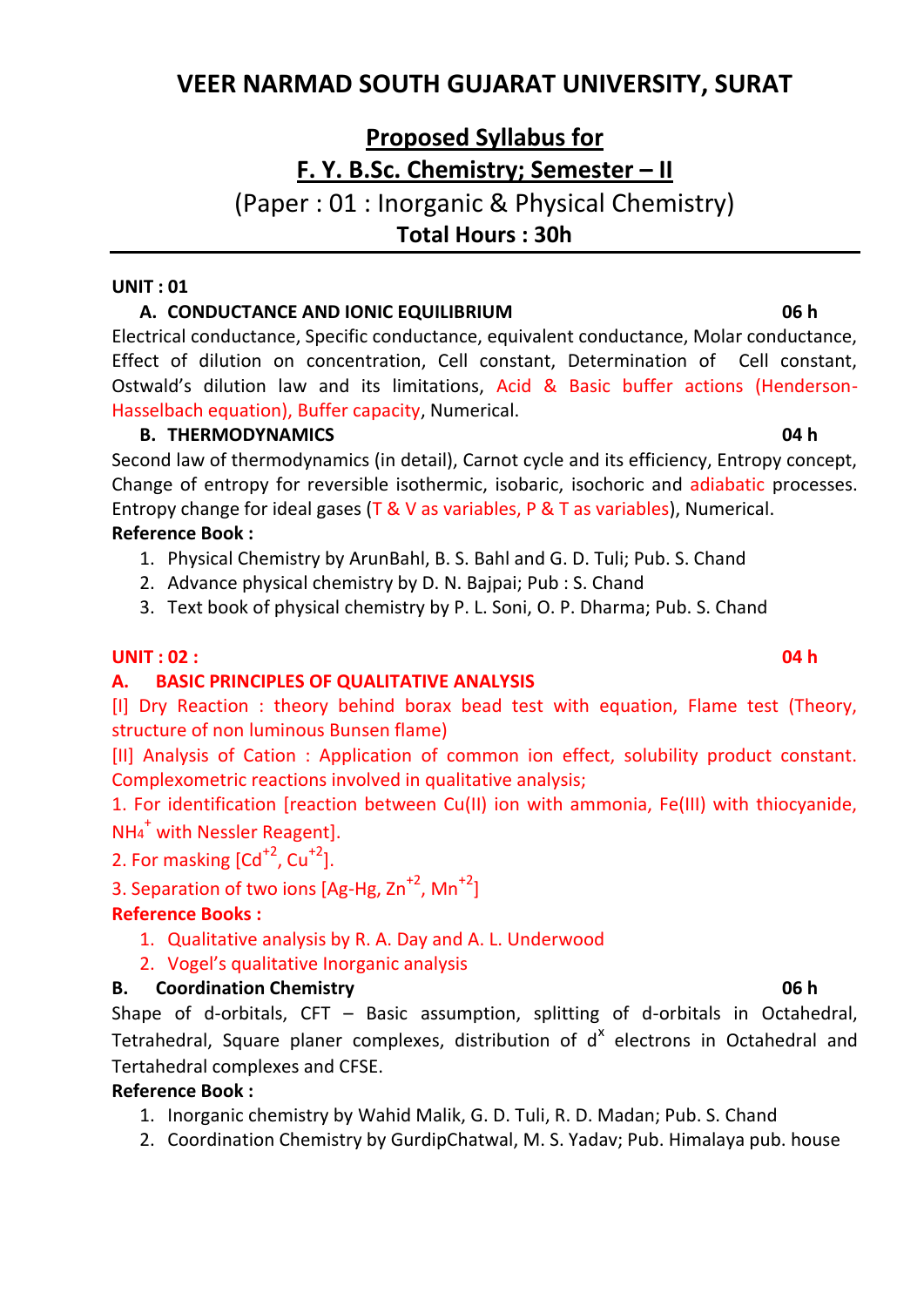3. Advance inorganic chemistry (Vol. II) by Satya Prakash, G. D. Tuli, S. K. Basu, R. D. Madan; Pub. S. Chand

#### **UNIT : 03 :**

#### **[A] CHEMICAL BONDING 05 h**

Definition of chemical bonds (covalent, co-ordinate covalent, ionic, metallic, H-bond, Wan der walls forces of attraction), Polarisability (Fajan's rule), Molecular Orbital theory ; LCAO method, Bonding molecular orbital, non-bonding molecular orbital, anti-bonding molecular orbital, bond order, magnetic properties and molecular orbital energy level diagram of hetero diatomic molecule : CO and NO, VSEPR theory.

#### **Reference Book :**

- 1. Consise Inorganic Chemistry  $(5<sup>th</sup>$  ed.) by J. D. Lee
- 2. Basic Inorganic Chemistry by Cotton & Wilkinson.
- 3. Inorganic Chemistry Principles of structure and reactivity by J. E. Huheey, E. A. Keiter; Pub. Person Education Publishers.

#### **[B] PHYSICAL PROPERTIES AND CHEMICAL CONSTITUTION 05 h**

Classification of physical properties (additive, constitutive, colligative, additiveconstitutive), Atomic volume, Molar volume and Chemical constitution, Kopp's law, Surface tension, Drop number method, Parachor, Viscosity, Determination of viscosity by Ostwald viscometer, Define : Refraction, Specific refraction, molar refraction, Numerical.

## **Reference Book :**

- 1. Principles of Physical chemistry by Puri, Sharma and Madan; Pub. Vishal publishing
- 2. Essentials of physical chemistry by A. S. Bhal and G. D. Tuli, Pub : S. Chand
- 3. Advance physical chemistry by D. N. Bajpai, Pub : S. Chand